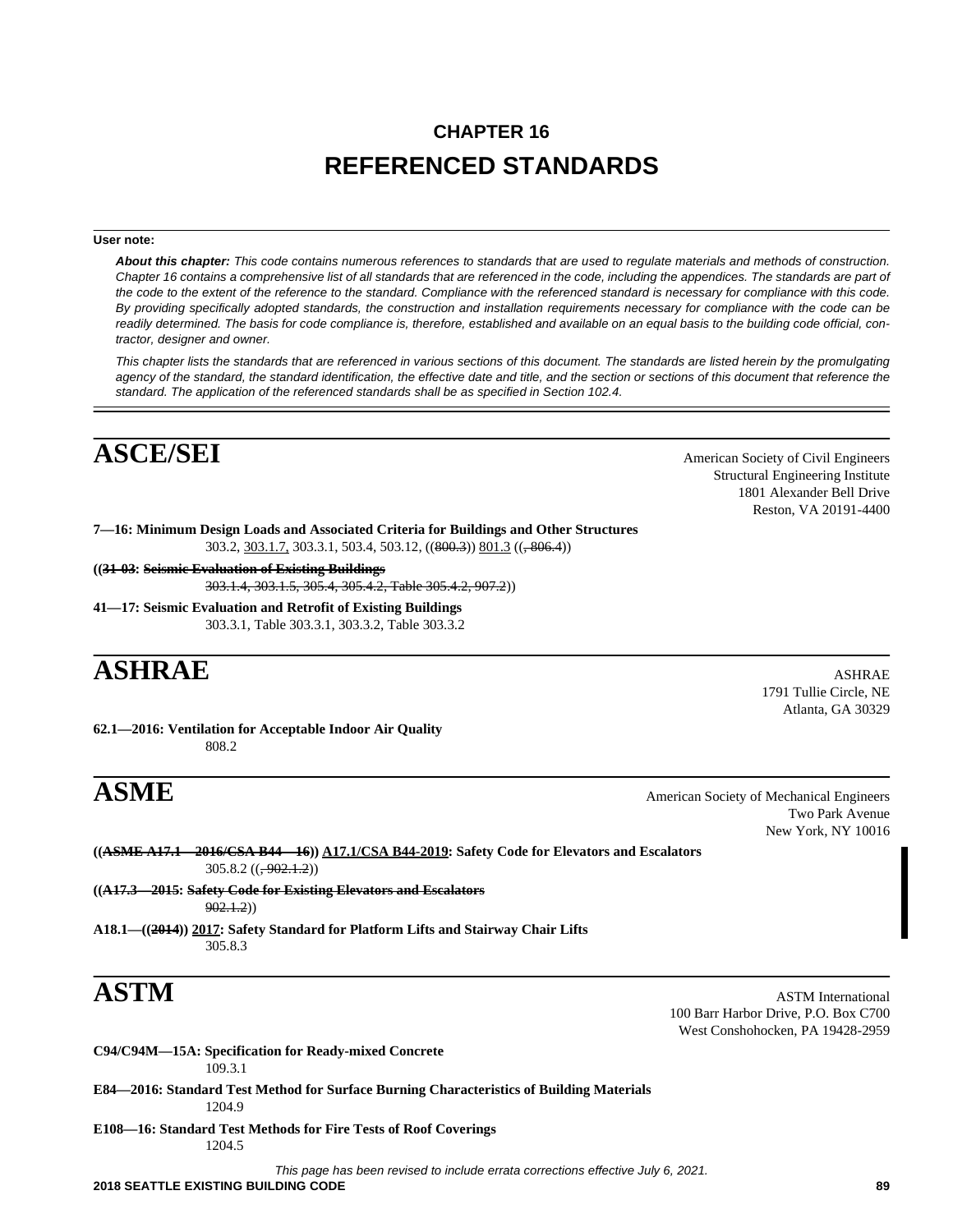## **ASTM—continued**

**E136—16: Test Method for Behavior of Materials in a Vertical Tube Furnace at 750°C**

202

**F2006—17: Standard Safety Specification for Window Fall Prevention Devices for Non Emergency Escape (Egress) and Rescue (Ingress) Windows**

505.2, 702.4

**F2090—17: Standard Specification for Window Fall Prevention Devices with Emergency (Egress) Release Mechanisms** 505.2, 505.3, 702.4, 702.5

**ICC** International Code Council, Inc. 500 New Jersey Avenue, NW 6th Floor Washington, DC 20001

# **IBC—18: International Building Code®**

101.4.1, 104.2.1, 106.2.2, 109.3.3, 109.3.6, 109.3.9, 110.2, 202, 301.3, 302.5.1, 302.6, ((303.1)) 303.1.3, 303.1.3.1, 303.1.4, 303.1.7, 303.3.1, 303.3.1.1, 303.3.2, 304, 305.4, 305.4.2, 305.6, 305.8.1, 305.8.4, 305.8.5, 305.8.6, 305.8.7, 305.8.8, 305.8.10, 305.8.11, 305.8.15, 305.9, 305.9.3, 305.9.4, 308.1, 308.3, 310.1, 401.2, 402.3, 405.2.1.1, 405.2.3.1, 405.2.3.3, 405.2.4, 405.2.5, 501.2, 502.1, 502.3, ((502.4,)) 502.5, 503.1, 503.2, 503.3, 503.4, 503.5, 503.11, 503.12, 503.13, 503.16.1, 503.16.2, 503.16.3, 505.2, 505.3, 505.4, 506.1, 506.3, 506.4.1, 506.4.2, 506.4.3, 506.4.4, 507.3, 701.2, ((701.3,)) 701.4, 702.1, 702.2, 702.3, 702.4, 702.5, 702.6, ((705.1,)) 706.2, 801.3, 802.2.1, 802.2.3, 802.3, 802.4, 802.5.2, 802.6, 803.1.1, 803.2, 803.2.2, 803.2.3, 803.3, 805.3.1, 805.3.1.1, Table 805.3.1.1(1), 805.3.1.2.1, 805.4.3, 805.4.5, 805.5, 805.6, 805.7.1, 805.8.1, 805.9.2, 805.10.1.1, 805.10.1.2, 805.10.1.3, 805.10.2, 805.11.2, ((806.2, 806.3,)) ((806.4,)) 904.1.2, 904.1.3, 904.1.4, 904.2, 904.2.1, 904.2.2, 905.2, 905.3, 906.2, 906.3, 1001.2, 1001.3, 1002.1, 1002.2, 1004.1, 1006.1, 1006.2, 1006.3, 1006.4, 1010.1, 1011.1, 1011.1.1.1, 1011.1.1.2, 1011.2.1, 1011.2.2, 1011.3, 1011.4.1, 1011.4.2, 1011.4.3, 1011.5.1, 1011.5.1.1, 1011.5.3, 1011.6.1, 1011.6.3, 1011.7.1, 1011.7.2, 1011.7.3, 1102.1, 1102.2, 1102.3, ((1103.1,)) 1103.2, 1103.3, 1201.4, 1202.2, 1203.12, 1204.2, 1204.9, 1206.1, 1301.2.2, 1301.2.3, 1301.2.4, 1301.3.3, 1301.4.1, 1301.6.1, 1301.6.1.1, 1301.6.2, 1301.6.2.1, 1301.6.3.1, 1301.6.3.2, 1301.6.4.1, 1301.6.5, 1301.6.5.1, 1301.6.6, 1301.6.7.1, 1301.6.8, 1301.6.9, 1301.6.9.1, 1301.6.10, 1301.6.10.1, 1301.6.11, 1301.6.11.1, 1301.6.12.1, 1301.6.13, 1301.6.15.1, 1301.6.16.1, 1301.6.17, 1301.6.17.1, 1301.6.18, 1301.6.18.1, 1301.6.19, Table 1301.6.19, 1301.6.20, 1401.2, 1402.1, 1402.2, 1402.2.1, 1402.3, 1402.4, 1402.5, 1402.6, 1501.5, 1501.6.1, 1501.6.4.1, 1501.6.7, 1506.3

# **ICC A117.1—09: Accessible and Usable Buildings and Facilities**

301.5, 305.8.2, 305.8.3, 305.8.10

**ICC 300—17: ICC Standard on Bleachers, Folding and Telescopic Seating and Grandstands** 501.1

**ICC 500—14: Standard for the Design and Construction of Storm Shelters**

1106.1

# **IECC—18: International Energy Conservation Code®**

302.3, 702.6, 707.1, 810.1, 907.1, 1107.1

## **IFC—18: International Fire Code®**

101.4.2, 301.3.1, 302.3, ((502.6, 502.7)) 502.3, 502.4, 503.14, 503.15, 802.2.1, 802.2.3, 803.4.1.1, 803.4.1.2, 803.4.1.3, 803.4.1.4, 803.4.1.5, 803.4.1.6, 803.4.1.7, 803.4.3, 804.1, 1011.5.1.1, 1104.1, 1105.1, 1301.3.2, 1301.6.8.1, 1301.6.14, 1304.6.14.1, 1401.2, 1501.5, 1504.1, 1504.2

# **IFGC—18: International Fuel Gas Code®**

302.3, 702.6.1

# **IMC—18: International Mechanical Code®**

302.3, 702.6, 808.1, 902.1.1, 1008.1, 1301.6.7.1, 1301.6.8, 1301.6.8.1

## **IPC—18: International Plumbing Code®**

302.3, 408.1, 702.6, 809.1, 1009.1, 1009.2, 1009.3, 1009.5, 1501.7

# **IPMC—18: International Property Maintenance Code®**

101.4.2, 302.3, 1301.3.2, 1401.2